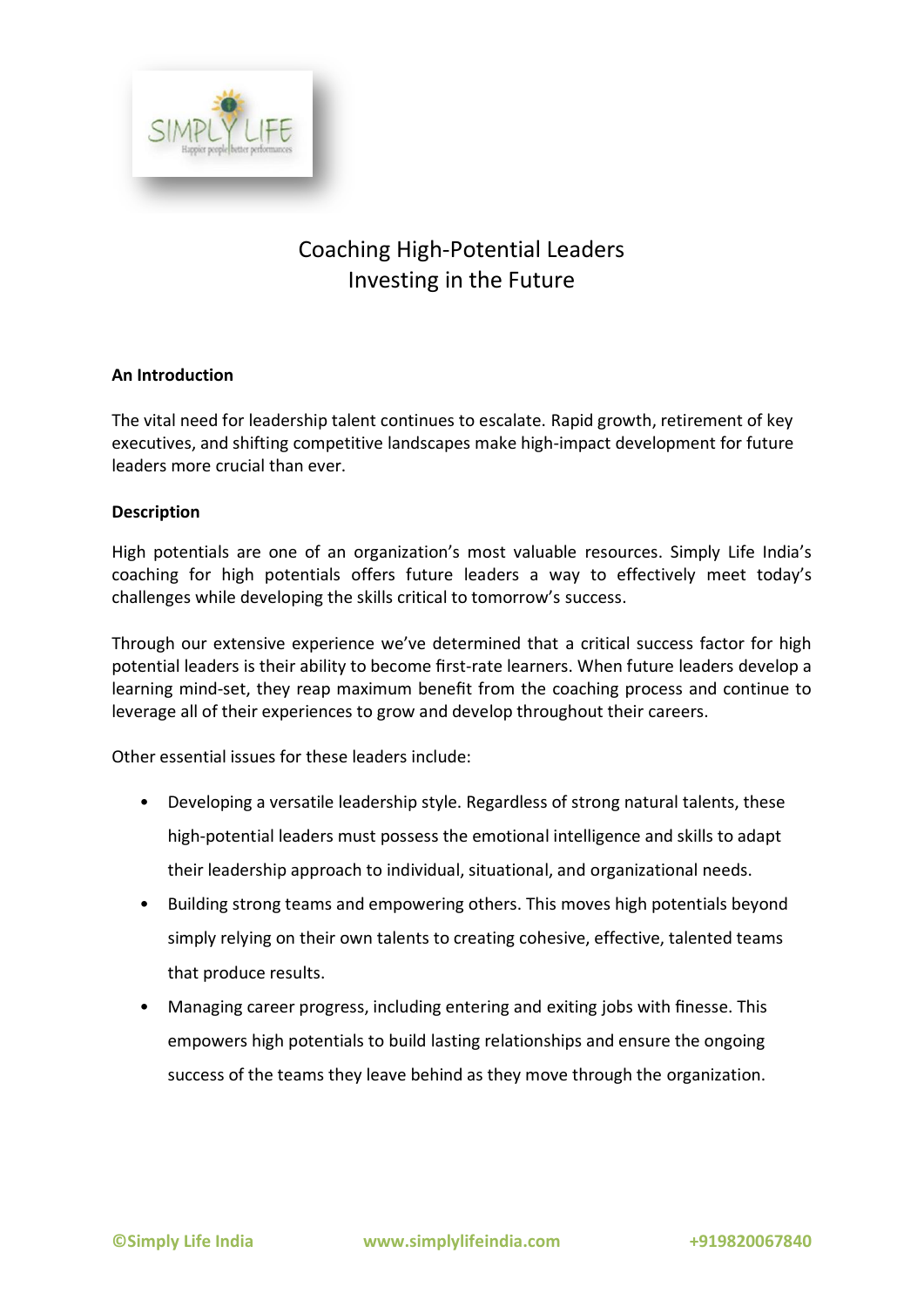

#### **How It Works**

Developing leaders capable of stepping into the highest positions five to ten years in the future requires a long-term commitment. Coaching typically takes place over a two-year span that includes a series of developmental experiences.

Together with the leader's organizational sponsors, the coach plans an effective mix of oneon-one coaching, on-the-job experiences, educational programs, readings, reflection, networking, and action assignments that accelerate learning and round out the necessary set of skills.

## **THE FIRST STEP IS A THREE-PART ASSESSMENT**

- Objective appraisal of the person's skills, personality, and work style, including 360 degree feedback from others
- Self-assessment and guided reflection to clarify motivation, career goals, expectations, and personal values
- Analysis of the organizational context to identify possible future roles and relevant success factors along the way

Based on the assessment data, a customized development plan is devised that is tailored to fi t the person's specific needs, learning style, and opportunities. This integrated multi-year plan ensures that key lessons are introduced and reinforced appropriately.

## **THE COACH PLAYS VARIOUS ROLES TO ENCOURAGE COMPREHENSIVE LEARNING**

- Providing one-on-one coaching, mentoring, and skill-building
- Helping participants extract maximum learning from each experience by planning in advance and reflecting afterward
- Providing accountability to keep participants focused on their learning agenda
- Action planning to ensure that new skills and capabilities are put into practice effectively